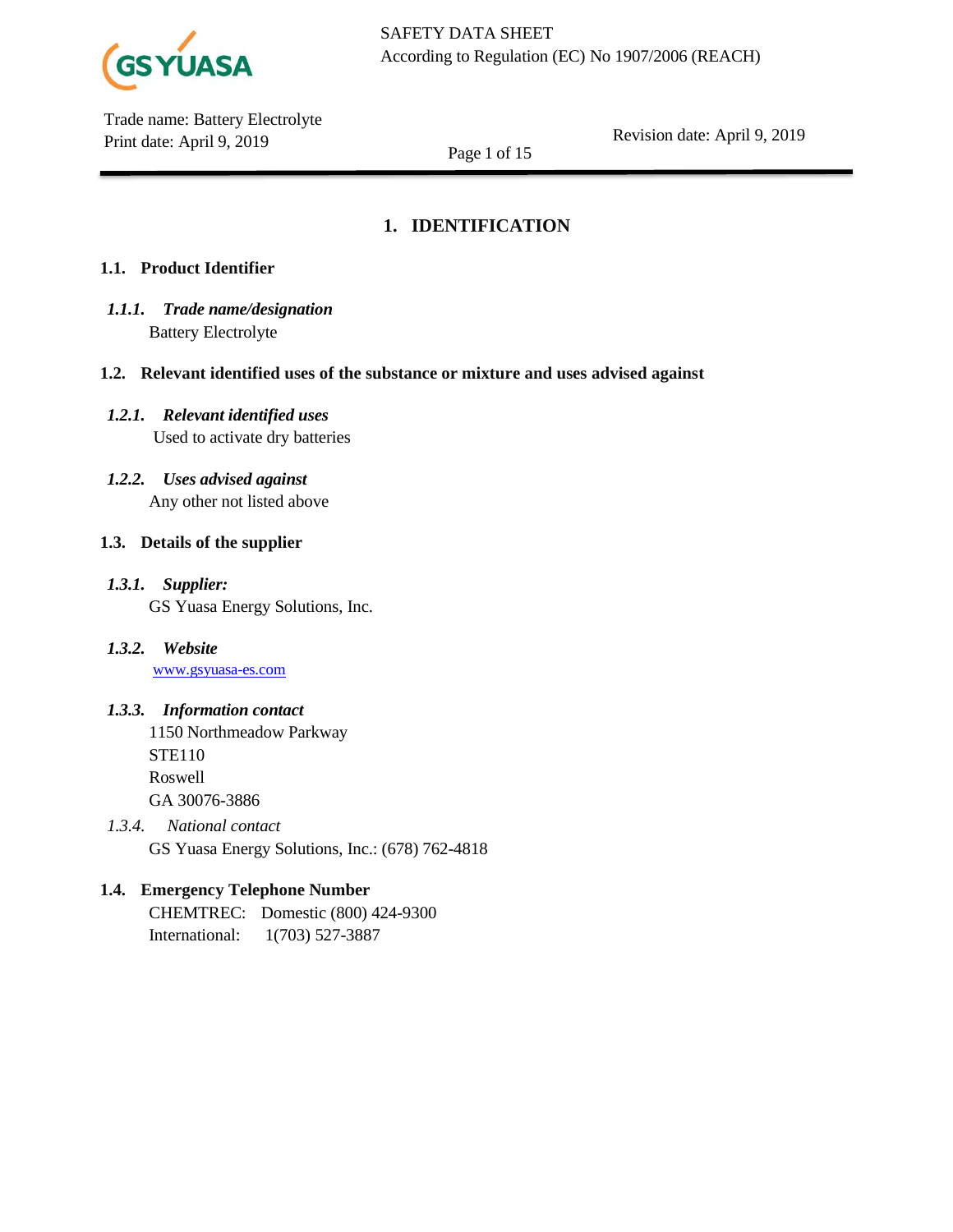

Revision date: April 9, 2019

Page 2 of 15

# **2. HAZARDS IDENTIFICATION**

## **2.1. Classification**

## *2.1.1. Health Hazards*

| Skin corrosion / irritation         | Category 1A |
|-------------------------------------|-------------|
| Serious eye damage / eye irritation | Category    |
| Carcinogenicity                     | Category 1A |

## *2.1.2. Physical Hazards*

Not Classified

## *2.1.3.*

## *OSHA Regulatory Status*

Under United States Regulations (29 CFR 1900.1200 – Hazard Communication standard), this product is considered hazardous. In Canada, the product mentioned above is considered hazardous under the Workplace Hazardous Materials Information System (WHMIS). According to the Globally Harmonized Standard for Classification and Labeling (GHS) this product is considered hazardous.

#### **2.2. Label Elements**



## *2.2.1. Precautionary Statements – Prevention*

Obtain special instructions before use

Do not handle until all safety precautions have been read and understood

Use personal protective equipment as required

Do not breathe dust/fume/gas/mist/vapors/spray

Wash face, hands and any exposed skin thoroughly after handling

## *2.2.2. Precautionary Statements – Response*

IF SWALLOWED: Immediately call a POISON CENTER or doctor/physician. Rinse mouth. DO NOT induce vomiting.

IF IN EYES: Rinse cautiously with water for at least 15 minutes. Remove contact lenses, if present and easy to do. Continue rinsing.

IF ON SKIN (or hair): Immediately remove/take off all contaminated clothing. Rinse skin with water/shower.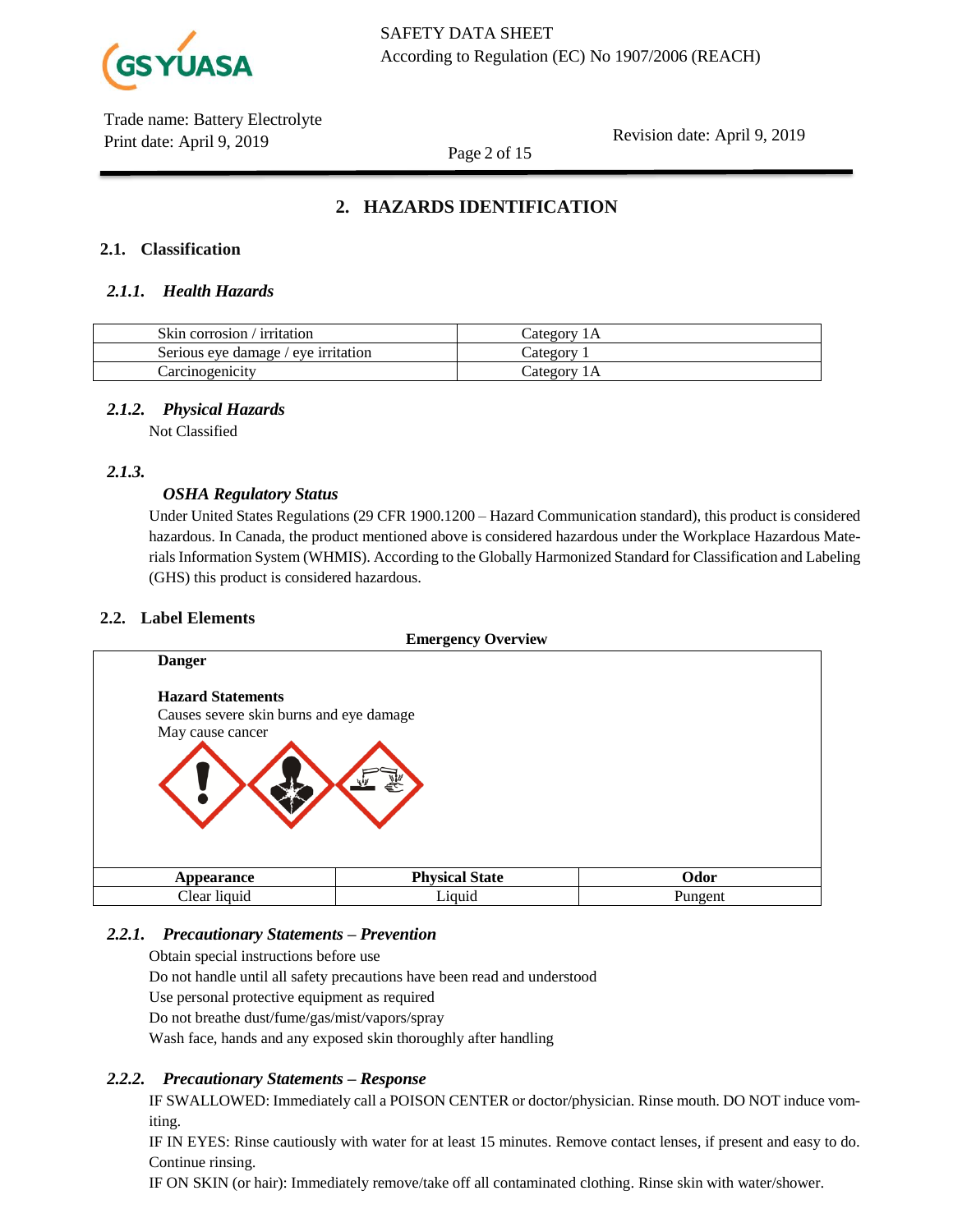

Revision date: April 9, 2019

Page 3 of 15

Wash contaminated clothing before reuse. IF INHALED: Remove victim to fresh air and keep at rest in a position comfortable for breathing.

## *2.2.3. Precautionary Statements – Storage* Store locked up

# *2.2.4. Precautionary Statements – Disposal*

Dispose of contents/container to an approved waste disposal plant.

## *2.2.5. Hazards not otherwise classified (HNOC)* **Other Information**

May be harmful if swallowed. Unknown Acute Toxicity 65% of the mixture consists of ingredient(s) of unknown toxicity

# **3. COMPOSITION/INFORMATION ON INGREDIENTS**

| CAS No    | EC No         | %        | Name          | <b>WHMIS</b>                                                            | Classification according<br>to 1    |
|-----------|---------------|----------|---------------|-------------------------------------------------------------------------|-------------------------------------|
|           |               | [weight] |               | <b>Classifications</b>                                                  | CLP(1272/2008)                      |
| 7664-93-9 | 231-639-5     | 30-40%   | Sulfuric Acid | D1A, E (including $>51\%$ , =51%)                                       | $\vert$ C; R35; S1/2, S26, S30, S45 |
| 7732-18-5 | $ 231-791-2 $ | 60-70%   | Water         | I Uncontrolled product according I<br>to WHMIS classification criteria. | Not Listed                          |

Under United States Regulations (29 CFR 1900.1200 – Hazard Communication standard), this product is considered hazardous. In Canada, the product mentioned above is considered hazardous under the Workplace Hazardous Materials Information System (WHMIS). According to the Globally Harmonized Standard for Classification and Labeling (GHS) this product is considered hazardous.

# **4. FIRST AID MEASURES**

## **4.1. Description of first aid measures**

## *4.1.1 Eye contact:*

Hold eyelids apart and flush eyes with plenty of water for at least 15 minutes. Get medical attention.

# *4.1.2 Inhalation:*

Move victim to fresh air. Administer oxygen if breathing is difficult. Give artificial respiration if victim is not breathing. Do not use mouth – to – mouth method if victim inhaled the substance.

# *4.1.3 Skin contact:*

For minor skin contact, avoid spreading material on unaffected skin. In case of contact with substance, immediately flush skin with running water for at least 20 minutes. Remove and isolate contaminated clothing and shoes.

# *4.1.4 Ingestion:*

Give plenty of water to drink. Do NOT induce vomiting. Obtain medical attention immediately if ingested.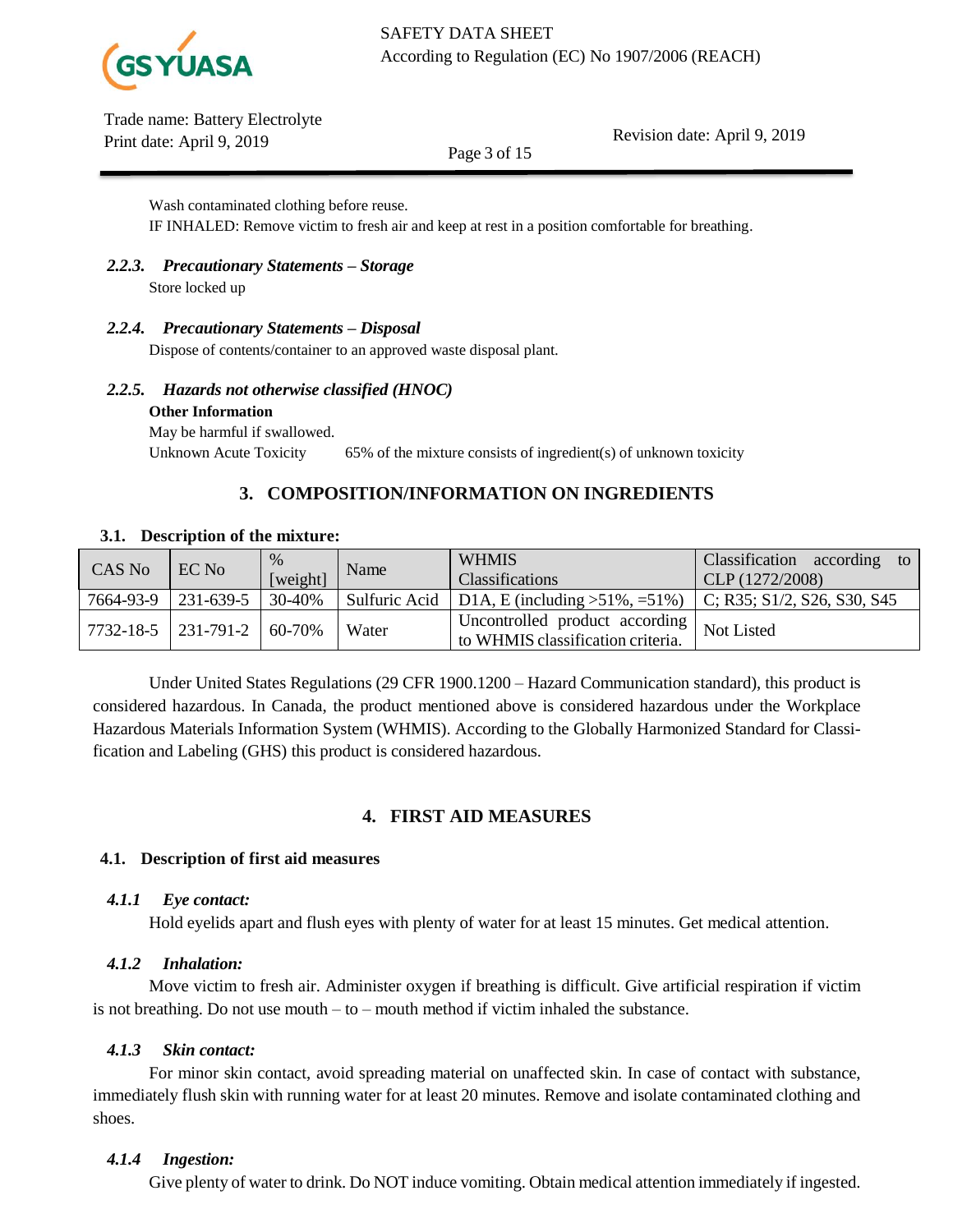

Revision date: April 9, 2019

Page 4 of 15

# *4.1.5 Self-protection of the first aider:*

If artificial respiration is required use a pocket mask equipped with a one-way valve or other proper respiratory medical device.

# **5. FIREFIGHTING MEASURES**

## **5.1. Extinguishing media:**

## *5.1.1 Suitable extinguishing media:*

Small Fires: Dry chemical, CO2 or water spray Large Fires: Dry chemical, CO2, alcohol – resistant foam or water spray.

*5.1.2 Unsuitable extinguishing media:*  Any not listed above

## **5.2. Special hazards arising from the substance or mixture**

## *5.2.1 Hazardous combustion products:*

Non-combustible, substance itself does not burn but may decompose upon heating to produce corrosive fumes.

## **5.3. Advice for fire-fighters:**

Wear positive pressure self-contained breathing apparatus (SCBA). Structural firefighters' protective clothing provides limited protection in fire situations ONLY; it is not effective in spill situations where direct contact with the substance is possible. Wear chemical protective clothing that is specifically recommended by the manufacturer. It may provide little or no thermal protection.

As an immediate precautionary measure, isolate spill or leak area for at least 50 meters (150 feet) in all directions.

Keep out of low areas. Keep unauthorized personnel away Stay upwind.

## **5.4. Additional information:**

Reacts violently with metals, nitrates, chlorates, carbides and other organic materials. Reacts with most metals to yield explosive flammable hydrogen gas.

# **6. ACCIDENTAL RELEASE MEASURES**

## **6.1. Personal precautions, protective equipment and emergency procedures**

Ventilate enclosed areas. Do not touch damaged containers or spilled material unless wearing appropriate protective clothing.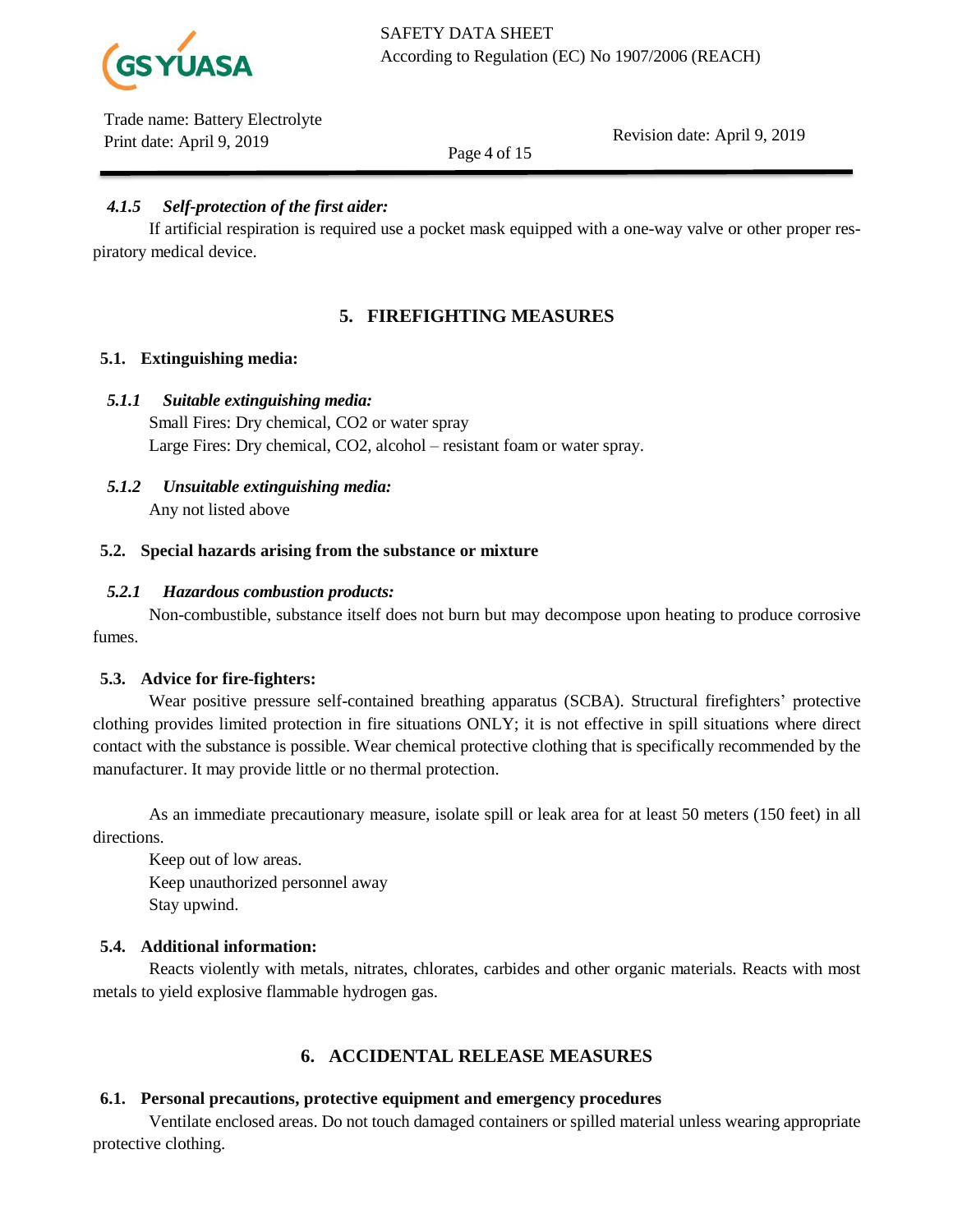

Revision date: April 9, 2019

## *6.1.1 For non-emergency personnel*

Protective equipment: Wear chemical gloves

## *6.1.2 For emergency responders*

ELIMINATE all ignition sources (no smoking, flares, sparks or flames in immediate area) as an immediate precautionary measure, isolate spill or leak area for at least 50 meters (150 feet) in all directions. Keep unauthorized personnel away. Stay upwind. Keep out of low areas. Do not get water inside container.

Page 5 of 15

Personal protective equipment:

Wear chemical gloves, goggles, acid resistant clothing and boots, respirator if insufficient ventilation.

#### **6.2. Environmental precautions:**

Prevent entry into waterways, sewers, basements or confined areas.

#### **6.3. Methods and material for containment and cleaning up**

#### *6.3.1 For containment:*

Stop leak if you can do it without risk. Absorb with earth sand or other non-combustible material. Do not allow discharge of unneutralized acid to sewer. Cautiously neutralize spilled liquid.

#### *6.3.2 For cleaning up:*

Dispose of in accordance with local, State, and national regulations.

# **7. HANDLING AND STORAGE**

#### **7.1. Precautions for safe handling**

#### *7.1.1 Protective measures:*

Handle and open container with care. Avoid contact with skin and eyes. Use only with adequate ventilation. Use caution when combining with water; DO NOT add water to corrosive liquid, ALWAYS add corrosive liquid to water while stirring to prevent release of heat, steam and fumes.

## *7.1.2 Advice on general occupational hygiene*

Do not get in eyes or on skin or clothing. Wash thoroughly with soap and water after handling and before eating, drinking, or using tobacco. Eyewash stations and safety showers should be provided with unlimited water supply. Handle in accordance with good industrial hygiene and safety practice.

# **7.2. Conditions for safe storage, including any incompatibilities: Technical measures and storage conditions:**

Keep away from incompatible materials. Store locked up. Keep container/package tightly closed in a cool, well-ventilated place. Ventilate enclosed areas.

Storage class:

Class 8B: Non-flammable corrosive materials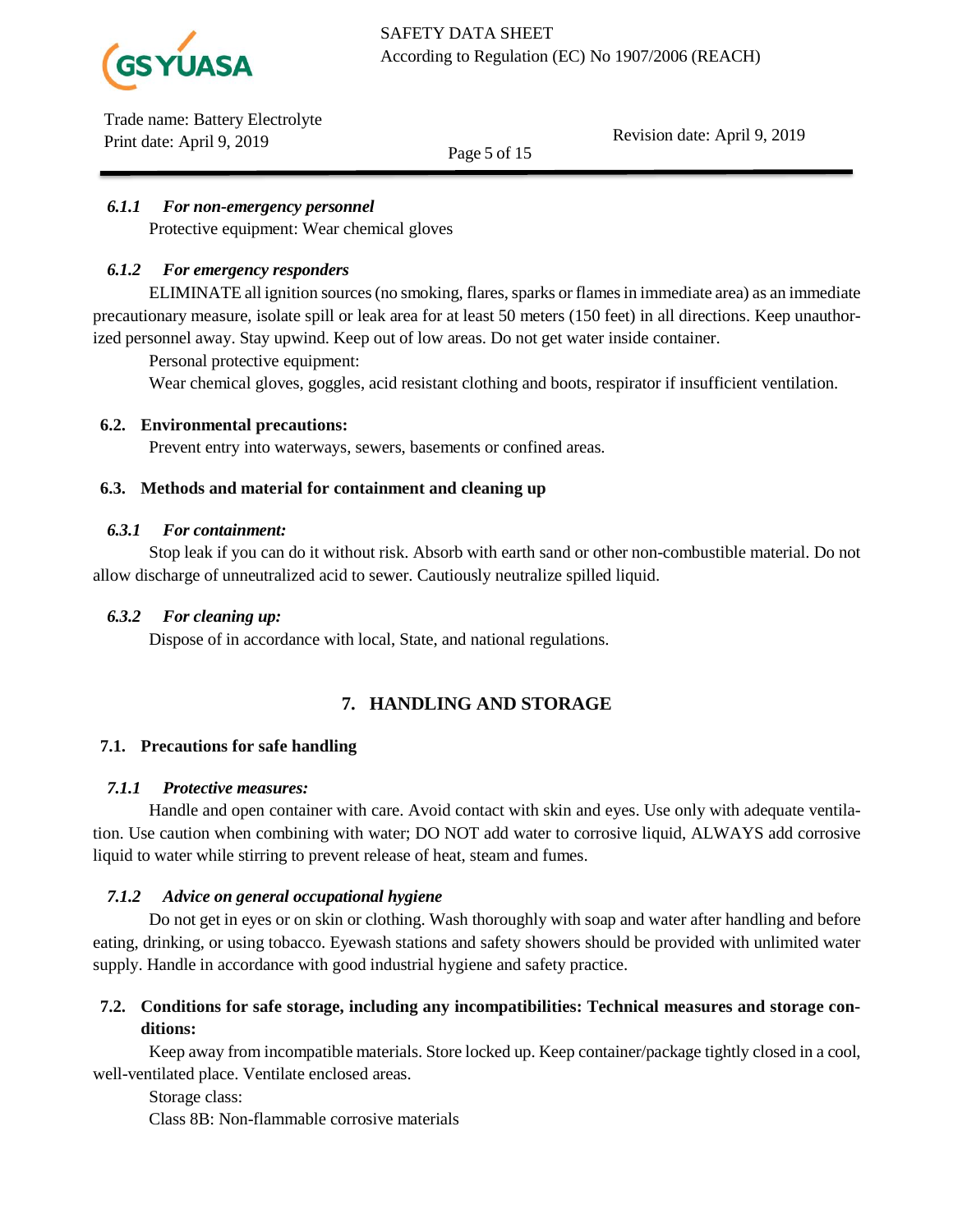

Revision date: April 9, 2019

# **8. EXPOSURE CONTROLS/PERSONAL PROTECTION**

Page 6 of 15

## **8.1. Control parameters**

#### *8.1.1 Occupational exposure limits:*

| Limit value type   | Substance | EC-No.    | CAS-No    | Limit value                | Monitoring and ob-  |
|--------------------|-----------|-----------|-----------|----------------------------|---------------------|
| (County of origin) | name      |           |           |                            | servation processes |
| TWA (ACGIH)        | Sulfuric  | 231-639-5 | 7664-93-9 | $0.2 \text{ mg/m}^3$       | Thoracic fraction   |
| TWA (CA ON)        | Acid      |           |           | $0.2 \text{ mg/m}^3$       | <b>Thoracic</b>     |
| STEL(CA QU)        |           |           |           | $3 \text{ mg/m}^3$         |                     |
| TWA(CA QU)         |           |           |           | 1 mg/m <sup>3</sup>        |                     |
| STEL (CH)          |           |           |           | $2 \text{ mg/m}^3$         |                     |
| TWA(CH)            |           |           |           | 1 mg/m <sup>3</sup>        |                     |
| STEL(FI) TWA(FI)   |           |           |           | 1 mg/m <sup>3</sup>        |                     |
| Ceiling(DE)        |           |           |           | $0.2 \text{ mg/m}^3$       |                     |
| MAK(DE) Ceil-      |           |           |           | 0.1 mg/m <sup>3</sup> peak | Inhalable fraction  |
| ing(JP) TWA(ME)    |           |           |           | $0.1 \text{ mg/m}^3$       | Inhalable fraction  |
| TWA(NIOSH)         |           |           |           | 1 mg/m <sup>3</sup>        |                     |
| TWA(OSHA)          |           |           |           | 1 mg/m <sup>3</sup>        |                     |
|                    |           |           |           | $1 \text{ mg/m}^3$         |                     |
|                    |           |           |           | 1 mg/m <sup>3</sup>        |                     |

#### **8.2. Exposure controls**

## *8.2.1 Appropriate engineering controls:*

Good general ventilation should be used. Ventilation rates should be matched to conditions. If applicable, use process enclosures, local exhaust ventilation, or other engineering controls to maintain airborne levels below recommended exposure limits. If exposure limits have not been established, maintain airborne levels to an acceptable level.

#### *8.2.2 Personal protective equipment:*

*8.2.2.1 Pictograms:*



*8.2.2.2 Eye/Face protection:* Wear face shield and eye protection.

*8.2.2.3 Skin protection:*

Wear protective gloves with elbow length gauntlet.

Wear synthetic apron. Under severe exposure or emergency conditions, wear acid-resistant clothing and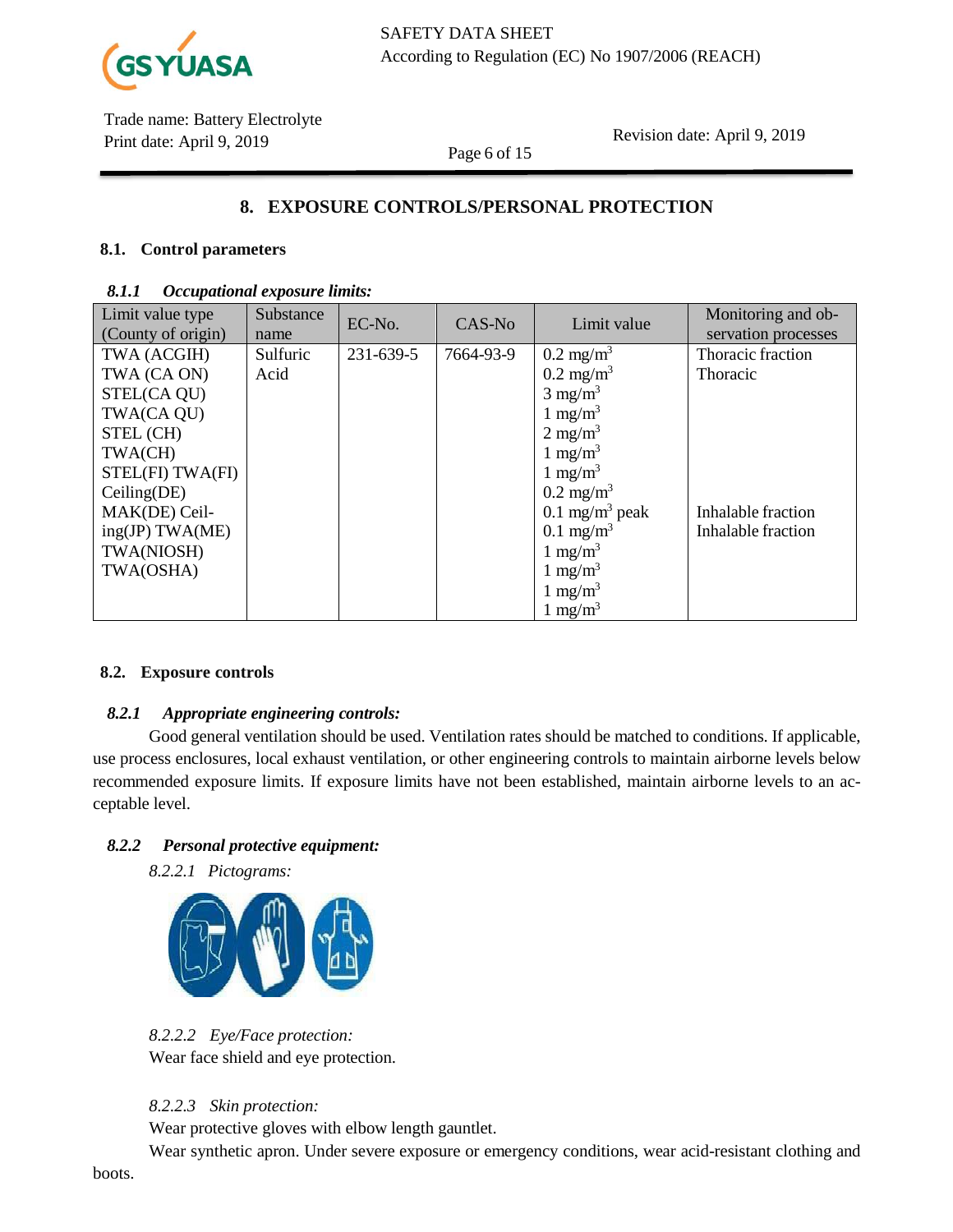

Revision date: April 9, 2019

Page 7 of 15

# *8.2.2.4 Respiratory protection:*

None required under normal conditions of use. Follow the OSHA respirator regulations found in 29 CFR 1910.134 or European Standard EN 149. Use a NIOSH/MSHA or European Standard EN 149 approved respirator if exposure limits are exceeded or symptoms are experienced.

# **9. PHYSICAL AND CHEMICAL PROPERTIES**

# **9.1. Information on basic physical and chemical properties**

# *9.1.1. Appearance*

Physical state: Liquid Color: Clear Odor: Pungent Odor threshold: No Data

# *9.1.2. Safety relevant basic data*

 $pH (20^{\circ}C)$ : No Data Melting point/range (°C): No Data Initial boiling point/ range  $(^{\circ}C)$ : 95 - 95.5556 Decomposition temperature (°C): No Data Flash point (°C): No Data Ignition temperature (°C): No Data Vapor pressure (hPa): 10mmHg Vapor density  $(air = 1): 1$ Density (g/cm<sup>3</sup>): 10.139-11.2658lbs/gal Bulk density  $(kg/m^3)$ : No Data Specific Gravity/Relative Density (water  $= 1$ ): 1.215 - 1.35 Water solubility (20̊C in g/l): 100% Solubility(ies): No Data Partition coefficient: No Data N-Octanol/Water (logPo/w): No Data Viscosity, dynamic (mPas): No Data

# *9.1.3. Physical hazards:*

Flammable gases Metal corrosion

# **9.2. Other safety information:**

Properties of explosive atmospheres (mixtures): Gases and vapors: No Data Dusts: No Data Physical chemical properties of nanoparticles: No Data Limiting oxygen concentration: No Data Bulk density: No Data Solubility in different media: No Data Stability in organic solvents and identity of relevant degradation products: No Data Evaporation rate: 1 n-butyl, Acetate=1 Conductivity: No Data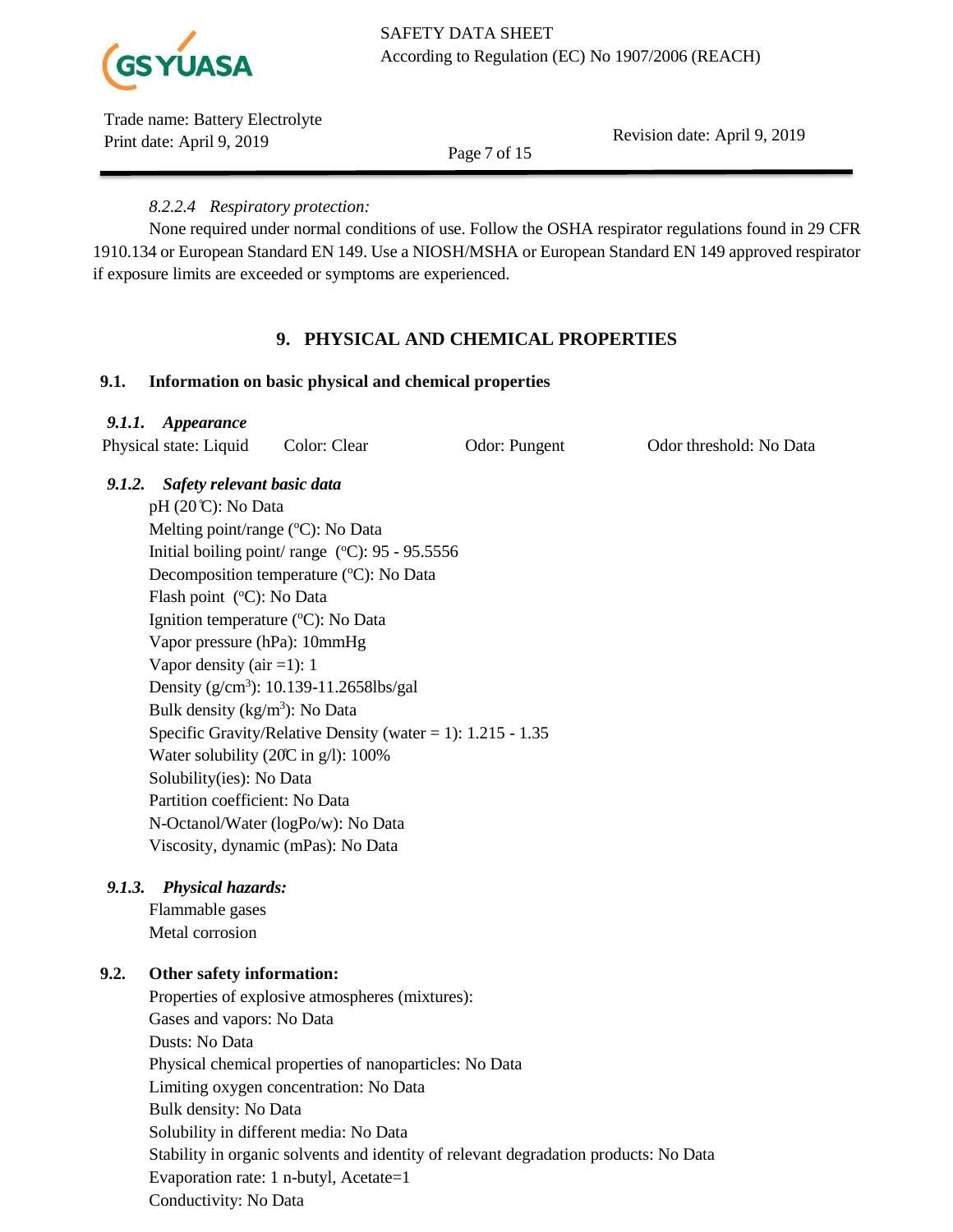

Revision date: April 9, 2019

Page 8 of 15

Surface tension: No Data Dissociation constant in water (pKa): No Data Oxidation-reduction Potential: No Data Fat solubility (solvent – oil to be specified): No Data Critical temperature: No Data

# **10. STABILITY AND REACTIVITY**

# **10.1. Reactivity:**

Not reactive

# **10.2. Chemical stability:**

Stable under normal temperatures and pressures

# **10.3. Possibility of hazardous reactions**

Hazardous polymerization will not occur.

# **10.4. Conditions to avoid:**

Contact with organic materials, combustibles, strong reducing agents, metals, strong oxidizers, water.

# **10.5. Incompatible materials:**

Reacts violently with strong reducing agents, metals, sulfur trioxide, strong oxidizers and water. Contact with metals may product toxic sulfur dioxide fumes and may release flammable hydrogen gas.

# **10.6. Hazardous decomposition products:**

Sulfur trioxide, carbon monoxide, sulfuric acid fumes, and sulfur dioxide.

# **11. TOXICOLOGICAL INFORMATION**

## **11.1. Information on toxicological effects:**

| Sulfuric Acid (7664-93-9)         | <b>Effect dose/Concentration</b>  | Species        | Method                 | Time            |
|-----------------------------------|-----------------------------------|----------------|------------------------|-----------------|
| Acute oral toxicity               | $2140$ mg/kg                      | Rat            | LD50                   |                 |
| Acute inhalative toxicity (vapor) | $30 \text{ mg/m}$                 | Guinea Pig     | <b>LCL<sub>o</sub></b> | 7 Days (con.)   |
| Acute inhalative toxicity (vapor) | $510 \text{ mg/m}$                | Rat            | LC50                   | 2 Hours         |
| Acute inhalative toxicity (vapor) | $3$ mg/m $3$                      | Human          | LCL <sub>o</sub>       | 24 Weeks        |
| Irritation                        | $5 \text{ mg}$                    | Rabbit         | SEV (eye)              | 30 second rinse |
| Irritation                        | $250$ ug                          | Rabbit         | SEV (eye)              |                 |
| Water (7732-18-5)                 | <b>Effect dose /Concentration</b> | <b>Species</b> | Method                 | Time            |
| Acute oral toxicity               | $>90$ mL/kg                       | Rat            | LD50                   |                 |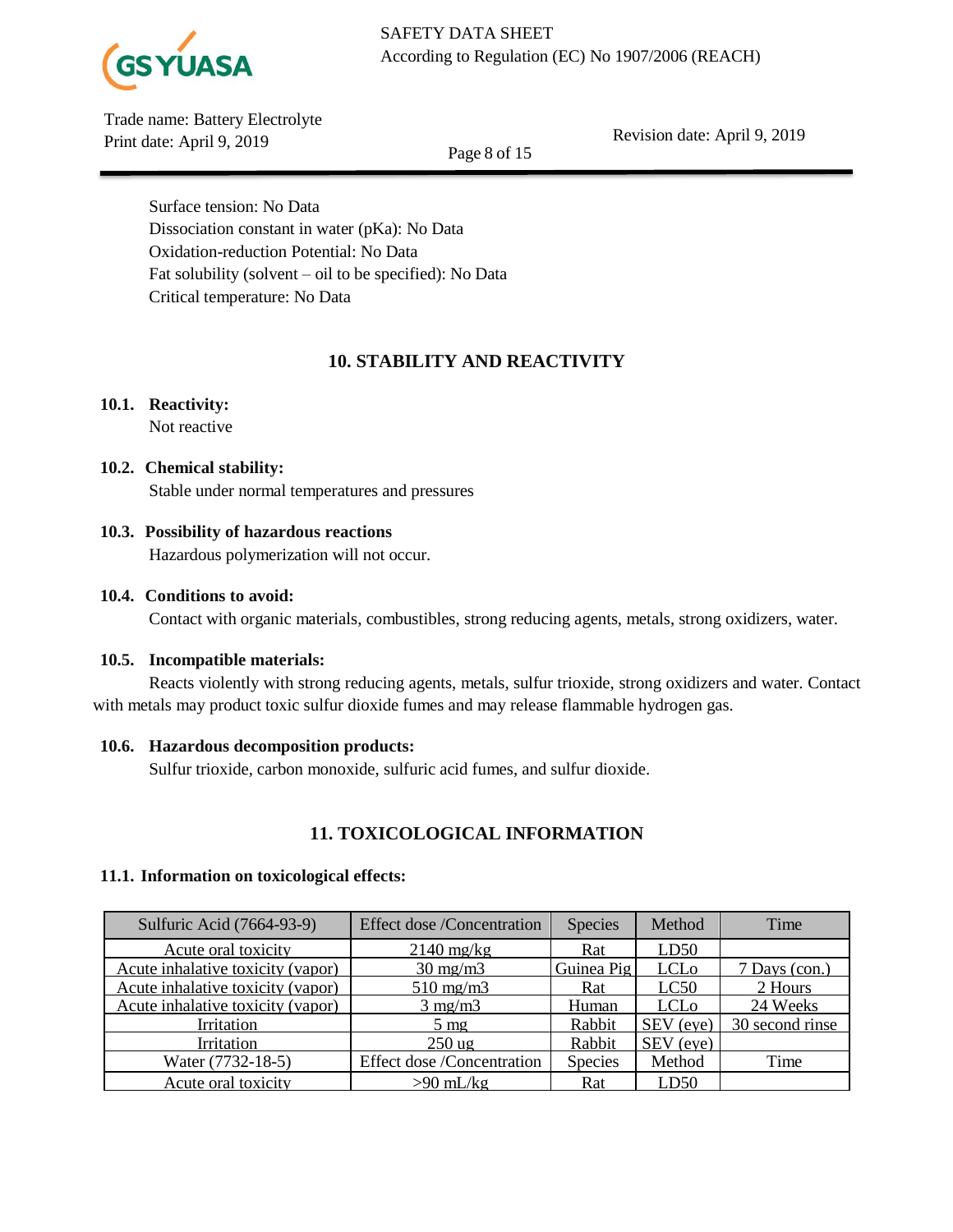

Revision date: April 9, 2019

Page 9 of 15

## **11.2. Other information:**

## *11.2.1 Carcinogenic Effects:*

The International Agency for Research on Cancer (IARC) has classified "strong inorganic acid mist containing sulfuric acid" as a Category 1 carcinogen, a substance that is carcinogenic to humans. **This classification does not apply to liquid forms of sulfuric acid or sulfuric acid solutions contained within a battery.** Batteries subjected to abusive charging at excessively high currents for prolonged periods without vent caps in place may create a surrounding atmosphere of the offensive strong inorganic acid mist containing sulfuric acid.

| Carcinogenic Effects |           |                      |                 |  |
|----------------------|-----------|----------------------|-----------------|--|
|                      | CAS       | IARC                 | NTP             |  |
| Sulfuric acid        | 7664-93-9 | Group 1-Carcinogenic | Not established |  |

## *11.2.2 Routes of exposure:*

*11.2.2.1 In case of ingestion:*

(Acute): May cause irreversible damage to mucous membranes.

(Chronic): Repeated or prolonged exposure to corrosive materials or fumes may cause gastrointestinal disturbances.

*11.2.2.2 In case of skin contact:*

- (Acute): Causes severe skin burns and eye damage.
- (Chronic): Repeated or prolonged exposure to corrosive materials will cause dermatitis.
- *11.2.2.3 In case of inhalation:*
- (Acute): May cause corrosive burns irreversible damage. (Chronic): Repeated or prolonged exposure to corrosive fumes may cause bronchial irritation with chronic cough.

*11.2.2.4 In case of eye contact:*

- (Acute): Causes serious eye damage.
- (Chronic): Repeated or prolonged exposure to corrosive materials or fumes may cause conjunctivitis.

# **12. ECOLOGICAL INFORMATION**

#### **12.1. Toxicity:**

Aquatic toxicity

#### *12.1.1 Substances*

Acute (short-term) toxicity: Sulfuric Acid

| Effect dose       | Exposure time | Species           | Method | Evaluation | Remark               |
|-------------------|---------------|-------------------|--------|------------|----------------------|
| $82 \text{ mg/L}$ | 24 Hours      | Brachydanio rerio | LC50   |            |                      |
| $22 \text{ mg/L}$ | 96 Hours      | Cyprinus carpio   | LOEC   |            | Lowest observable    |
|                   |               |                   |        |            | effect concentration |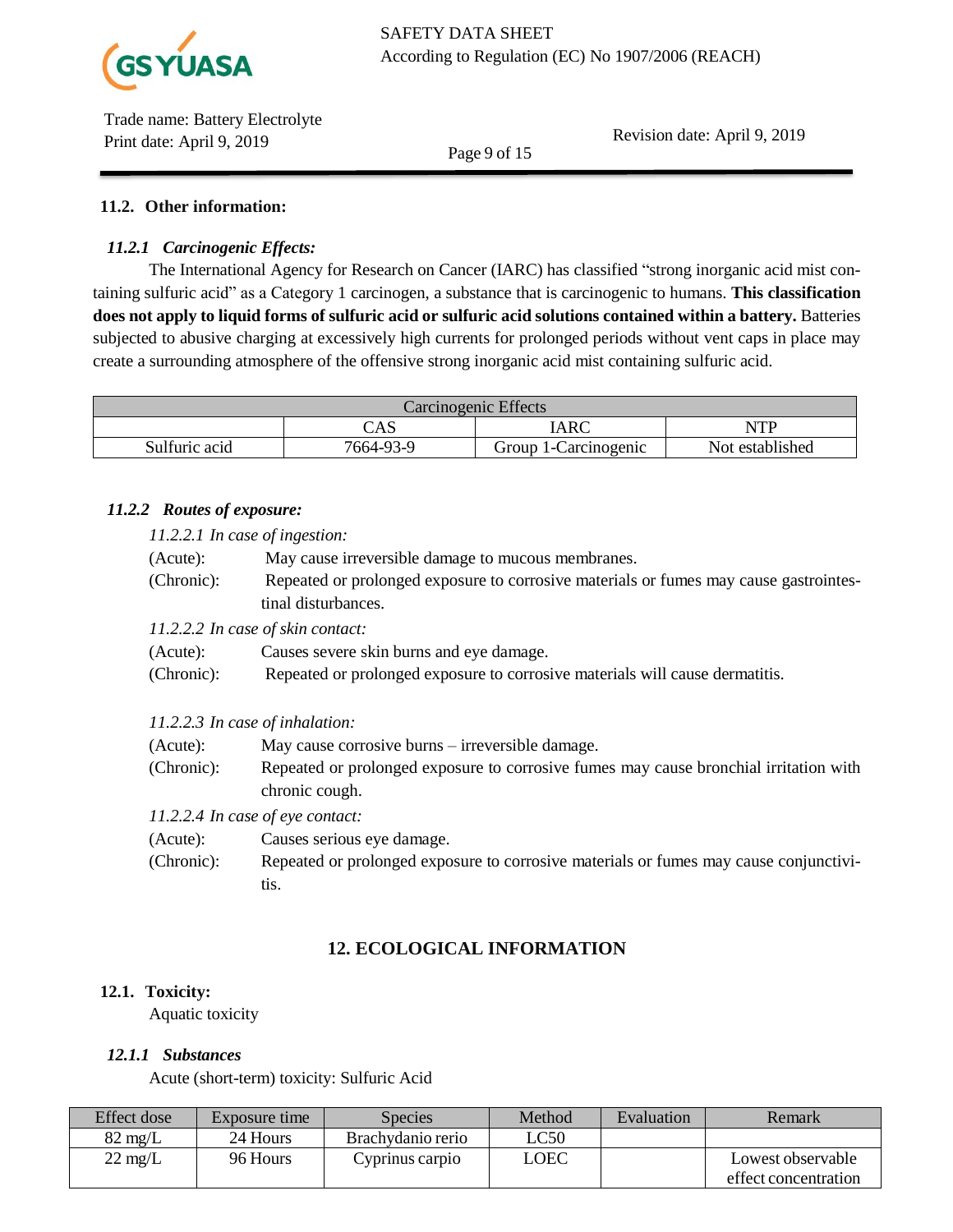

Revision date: April 9, 2019

Page 10 of 15

# **13. DISPOSAL CONSIDERATIONS**

## **13.1. Waste treatment method**

## *13.1.1 Product/packaging disposal:*

Dispose of content and/or container in accordance with local, regional, national, and/or international regulations.

# *13.1.2 Waste codes/waste designations according to EWC/AVV:*

16 06 06

# **13.2. Additional information:**

Any waste marked with an asterisk (\*) is considered as a hazardous waste pursuant to Directive 91/689/EEC on hazardous waste, and subject to the provisions of that Directive unless Article 1(5) of that Directive applies.

# **14. TRANSPORT INFORMATION**

## **14.1. Land transport (CFR 49: DOT) UN-No:**

UN2796 Proper shipping name: Battery fluid, acid Class(es): 8 Packing group: II Hazard label(s): 8 Special provision(s)/Exceptions: A3, A7, B2, B15, IB2, N6, N34, T8, TP2, 154 Passenger aircraft/rail: 1.00 L Cargo aircraft/rail: 30.00 L

## **14.2. Land transport (ADR/RID/GGVSEB): UN-No:**

UN2796 Proper shipping name: Battery fluid, acid Class(es): 8 Classification Code: C1 Packing group: II Hazard label(s): 8 Special provision(s): -

# **14.3. Land transport (TDG): UN-No:**

# UN2796

Proper shipping name: Battery fluid, acid Class(es): 8 Packing group: II Hazard label(s): 8 Special provision(s): - Explosive Limit and Limited Quantity Index: 1.00 Passenger Carrying Road Vehicle or Passenger Carrying Railway Vehicle Index: 1.00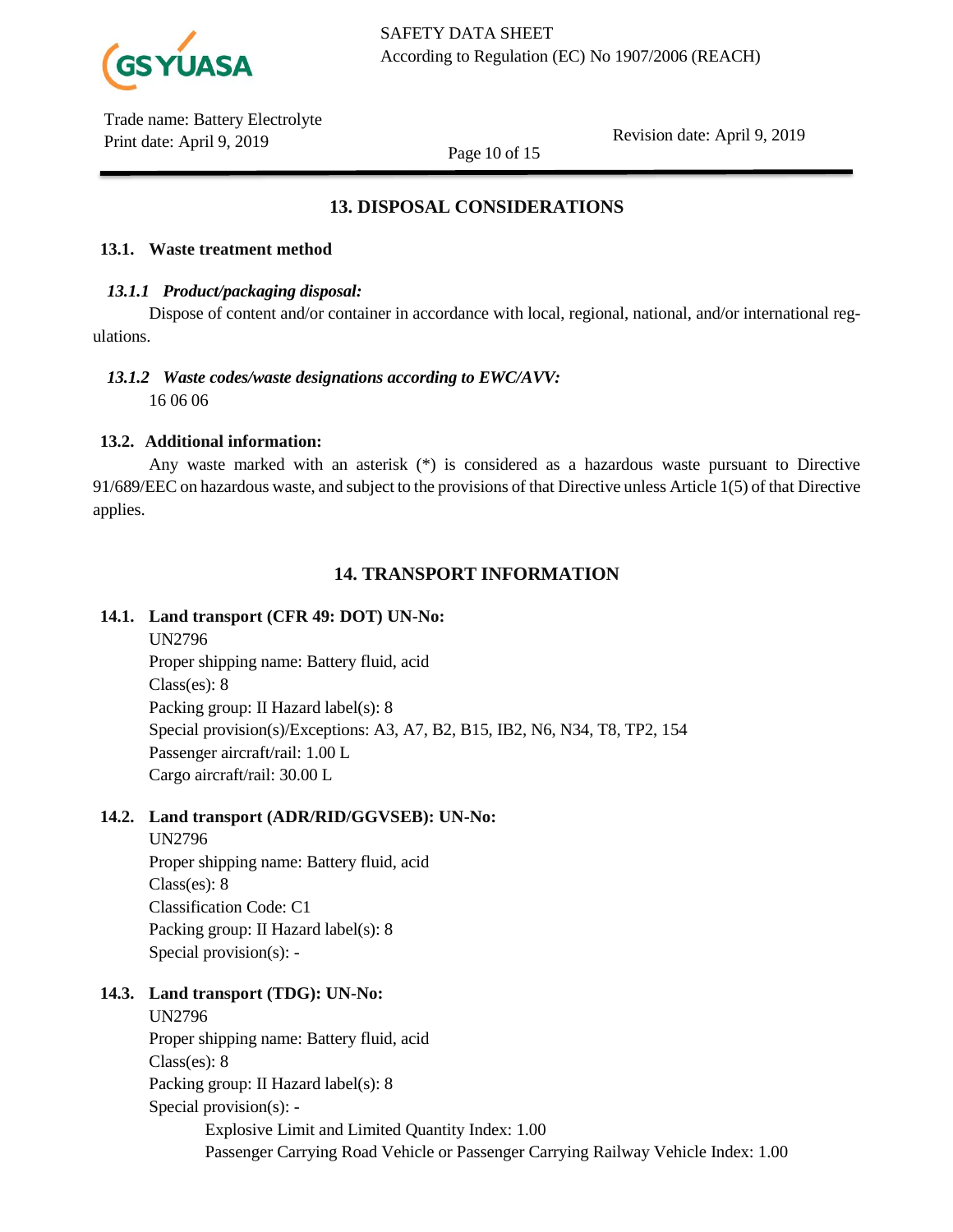

Revision date: April 9, 2019

Page 11 of 15

# **14.4. Sea transport (IMDG-Code/GGVSee): UN No:**

UN2796 Proper shipping name: Battery fluid, acid Class(es): 8 Packing group: II Marine Pollutant: No Special provision(s): -

# **14.5. Air transport (ICAO-IATA/DGR): UN No:**

UN2796 Proper shipping name: Battery fluid, acid Class(es): 8 Packing group: II Special provision(s): -

# **15. REGULATORY INFORMATION**

## **15.1. Safety, health and environmental regulations/legislation specific for the mixture**

## *15.1.1 National regulations (Canada):*

WHMIS Classification:

Class E: Corrosive materials present at greater than 1%

*This product has been classified in accordance with the hazard criteria of the Controlled Products Regu-*

*lations(CPR) and the MSDS contains all the information required by the Controlled Products Regulations.*

Canada DSL:

The following substances are listed on the Canadian DSL:

Sulfuric Acid (7664-93-9); Water (7732-18-5)

#### Canada NDSL:

None of the components on this SDS are listed on the Canadian NDSL:

#### WHMIS:

Ingredient Disclosure List

| -                |                    |                       |                    |
|------------------|--------------------|-----------------------|--------------------|
| Substance        | $\bigcap$ AS No.   | $Wt\%$                | Disclosure Limit % |
| Sulfuric<br>Acid | 7664-93-9          | 0-40%<br>$20^{\circ}$ | 1%                 |
| Water            | 7720<br>$2 - 18 -$ | 60-70%                | isted<br>⊣Not "    |

## CEPA:

Priority Substances List

| Substance        | "AS No.   | $Wt\%$             | Status            |
|------------------|-----------|--------------------|-------------------|
| Sulfuric<br>Acid | 7664-93-9 | 30-40%<br>$\gamma$ | <b>Not Listed</b> |
| Water            | 7732-18-5 | 60-70%             | <b>Not Listed</b> |

## *15.1.2 National regulations (China):*

The following components are listed on the Inventory list for China: Sulfuric Acid (7664-93-9); Water (7732-18-5)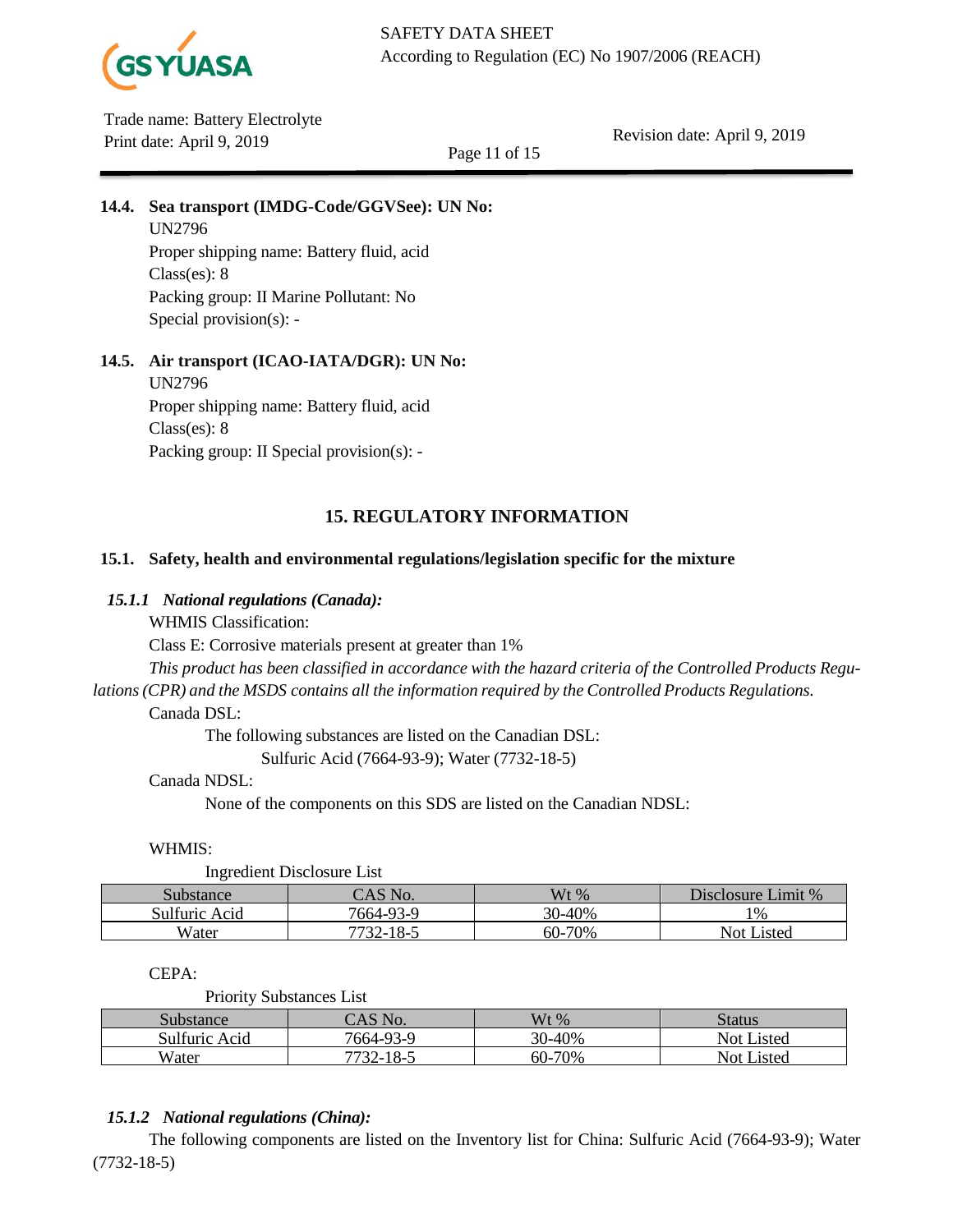

Revision date: April 9, 2019

Page 12 of 15

## *15.1.3 National regulations (European Union):*

Classification: Xn; Xi; C Risk Phrases: R35, R36, R38 Safety Phrases: S1/2, S26, S30, S45 The following components are listed on the EU EINECS: Sulfuric acid (7664-93-9); Water (7732-18-5) None of the above mentioned components are listed on the EU ELNICS.

## CLP (1272/2008) Concentration Limits

| Substance     | CAS             | WT %  | Concentration Limit                  |
|---------------|-----------------|-------|--------------------------------------|
| Sulfuric Acid | 7664-93-9       | 30-40 | 15%<=C: C; R35 5%<=C<15%: Xi; R36/38 |
| Water         | 7722<br>$-18-5$ | 60-70 | <b>Not Listed</b>                    |

| Substance     | CAS                    | WT %  | Substances and Preparations |
|---------------|------------------------|-------|-----------------------------|
| Sulfuric Acid | 7664-93-9              | 30-40 |                             |
| Water         | $18-$<br>7720<br>$22-$ | 60-70 | Not Listed                  |

**Germany** 

Emission Limits for Inorganic Dusts

| <b>Substance</b> | CAS                      | WT %      | <b>Emission Limit</b> |
|------------------|--------------------------|-----------|-----------------------|
| Sulfuric Acid    | 7664-93-9                | 30-40     | Not Listed            |
| Water            | 10 $\leq$<br>.o-.<br>32- | $60 - 70$ | <b>Not Listed</b>     |

## *15.1.4 National regulations (Japan):*

The following chemicals are on the Japanese ENCS: Sulfuric Acid (7664-93-9); Water (7732-18-5) ISHL Harmful substances whose names are to be indicated on the label

| Substance     | CAS                      | WT %      | Limit             |
|---------------|--------------------------|-----------|-------------------|
| Sulfuric Acid | 7664-93-9                | $30 - 40$ | <b>Not Listed</b> |
| Water         | $-18-5$<br>7722<br>$22-$ | 60-70     | <b>Not Listed</b> |

#### ISHL Prevention of Lead Poisoning

|               | $-$                   |       |                   |
|---------------|-----------------------|-------|-------------------|
| Substance     | CAS                   | WT %  | Status            |
| Sulfuric Acid | 7664-93-9             | 30-40 | Not Listed        |
| Water         | -18-5<br>7722<br>.JZ- | 60-70 | <b>Not Listed</b> |

#### ISHL Notifiable Substances

| Substance     | CAS                           | WT %  | Limit           |
|---------------|-------------------------------|-------|-----------------|
| Sulfuric Acid | 7664-93-9                     | 30-40 | weight<br>1%    |
| Water         | 7722<br>1 O<br>ت−0 '<br>$22-$ | 60-70 | Listed<br>Not I |

#### Air Pollution Control Law: Emission Standards for Air Pollutants

| Substance     | CAS       | WT %  | <b>Emission Limit</b> |
|---------------|-----------|-------|-----------------------|
| Sulfuric Acid | 7664-93-9 | 30-40 | Not Listed            |
| Water         | 7732-18-5 | 60-70 | Not Listed            |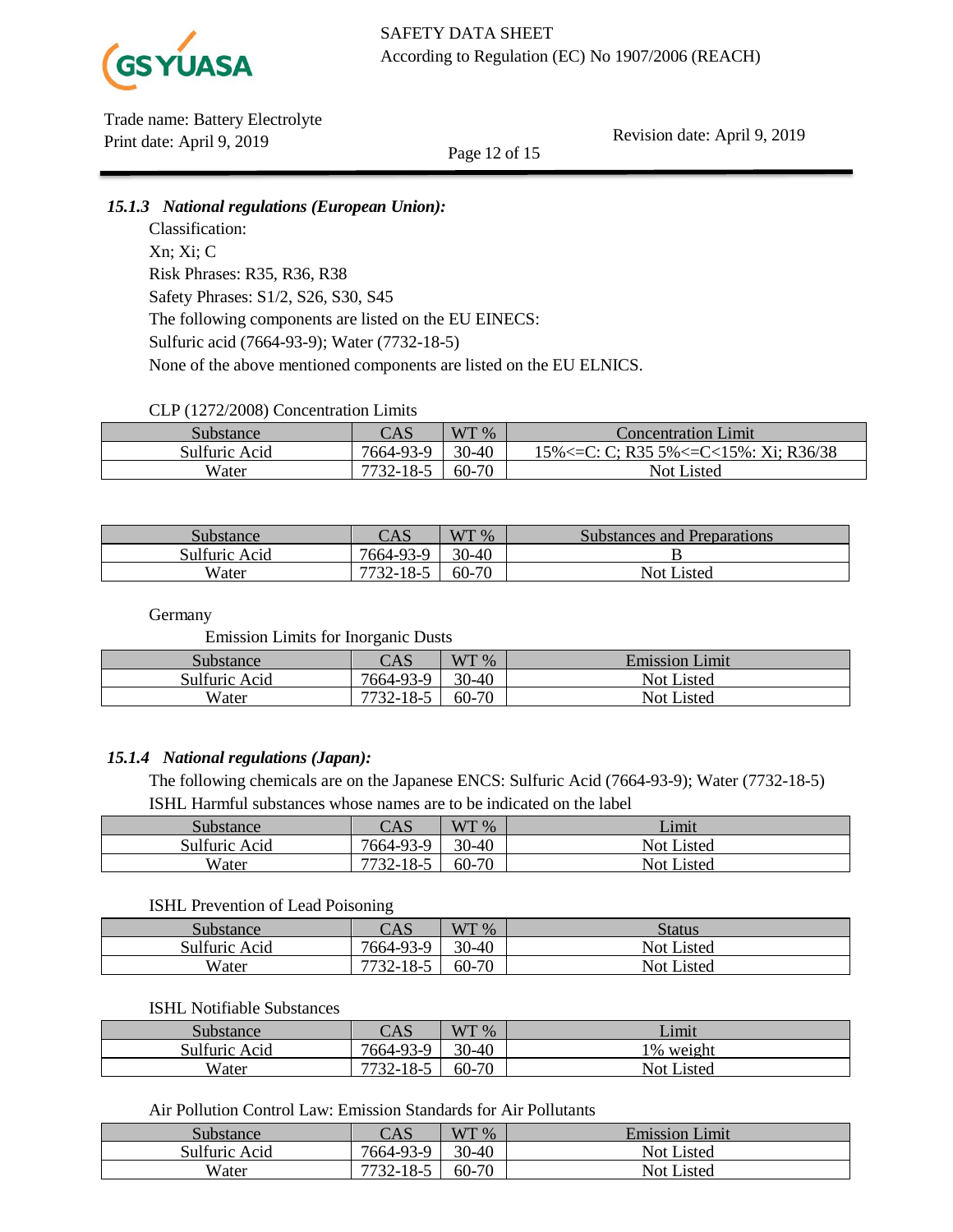

Revision date: April 9, 2019

| Pollutant Release Transfer Register (PRTR): Class 1 Substances |           |         |               |  |  |
|----------------------------------------------------------------|-----------|---------|---------------|--|--|
| Substance                                                      | CAS       | $WT\%$  | <b>Status</b> |  |  |
| Sulfuric Acid                                                  | 7664-93-9 | 30-40   | Not Listed    |  |  |
| Water                                                          | 7732-18-5 | $60-70$ | Not Listed    |  |  |

Page 13 of 15

ISHL Working Environment Evaluation Standards: Administrative Control Levels

| Substance     | CAS                   | WT %    | ′_imit     |
|---------------|-----------------------|---------|------------|
| Sulfuric Acid | 7664-93-9             | $30-40$ | Not Listed |
| Water         | $-18-5$<br>$7732 - 1$ | 60-70   | Not listed |

#### *15.1.5 National regulations (Korea):*

The following substances are listed on the Korean KECL: Sulfuric Acid (7664-93-9); Water (7732-18-5)

### *15.1.6 National regulations(Mexico):*

Pollutant Release and Transfer Register: Reporting Emissions

| $\mathcal{S}$ ubstance | CAS                    | $WT\%$ | <b>Threshold Quantities</b> |
|------------------------|------------------------|--------|-----------------------------|
| Sulfuric Acid          | 7664-93-9              | 30-40  | <b>Not Listed</b>           |
| Water                  | 7730<br>$18-$<br>7 / - | 60-70  | <b>Not Listed</b>           |

#### *15.1.7 National regulations (United States):*

The following substances are on the MA, NJ, and PA Right To Know Lists: Sulfuric Acid (7664-93-9); Water (7732-18-5)

The following substances are on the TSCA inventory: Sulfuric Acid (7664-93-9); Water (7732-18-5 OSHA: Specifically Regulated Chemicals

| Substance     | CAS                   | WT %  | Limit                         |
|---------------|-----------------------|-------|-------------------------------|
| Sulfuric Acid | 7664-93-9             | 30-40 | <b>Not Listed</b>             |
| Water         | 18-5<br>7722<br>$22-$ | 60-70 | Listed<br>$\sim$ Not L $\sim$ |

#### CAA: 1990 Hazardous Air Pollutants

| Substance     | CAS                         | WT %  | Limit           |
|---------------|-----------------------------|-------|-----------------|
| Sulfuric Acid | 7664-93-9                   | 30-40 | Not I<br>Listed |
| Water         | 1 O<br>7722<br>.o-J<br>.JZ- | 60-70 | Not Listed      |

## CERCLA/SARA

Hazardous Substances and Their Reportable Quantities

| Substance     | CAS       | $WT\%$  | Reportable Quantity                 |
|---------------|-----------|---------|-------------------------------------|
| Sulfuric Acid | 7664-93-9 | $30-40$ | 1000 lb final RO; $454$ kg final RO |
| Water         | 7732-18-5 | $60-70$ | Not Listed                          |

#### Section 302 Extremely Hazardous Substances EPCRA RQs

| Substance     | CAS       | WT %    | Reportable Quantity |
|---------------|-----------|---------|---------------------|
| Sulfuric Acid | 7664-93-9 | $30-40$ | 1000 lb EPCRA RO    |
| Water         | 7732-18-5 | 60-70   | Not Listed          |

#### Section 302 Extremely Hazardous Substances TPQs

| substance     | CAS                     | WT %    | <b>Threshold Planning Quantity</b> |
|---------------|-------------------------|---------|------------------------------------|
| Sulfuric Acid | 7664-93-9               | $30-40$ | 1000 lb TPO                        |
| Water         | $18-$<br>7730.<br>7 / - | 60-70   | <b>Not Listed</b>                  |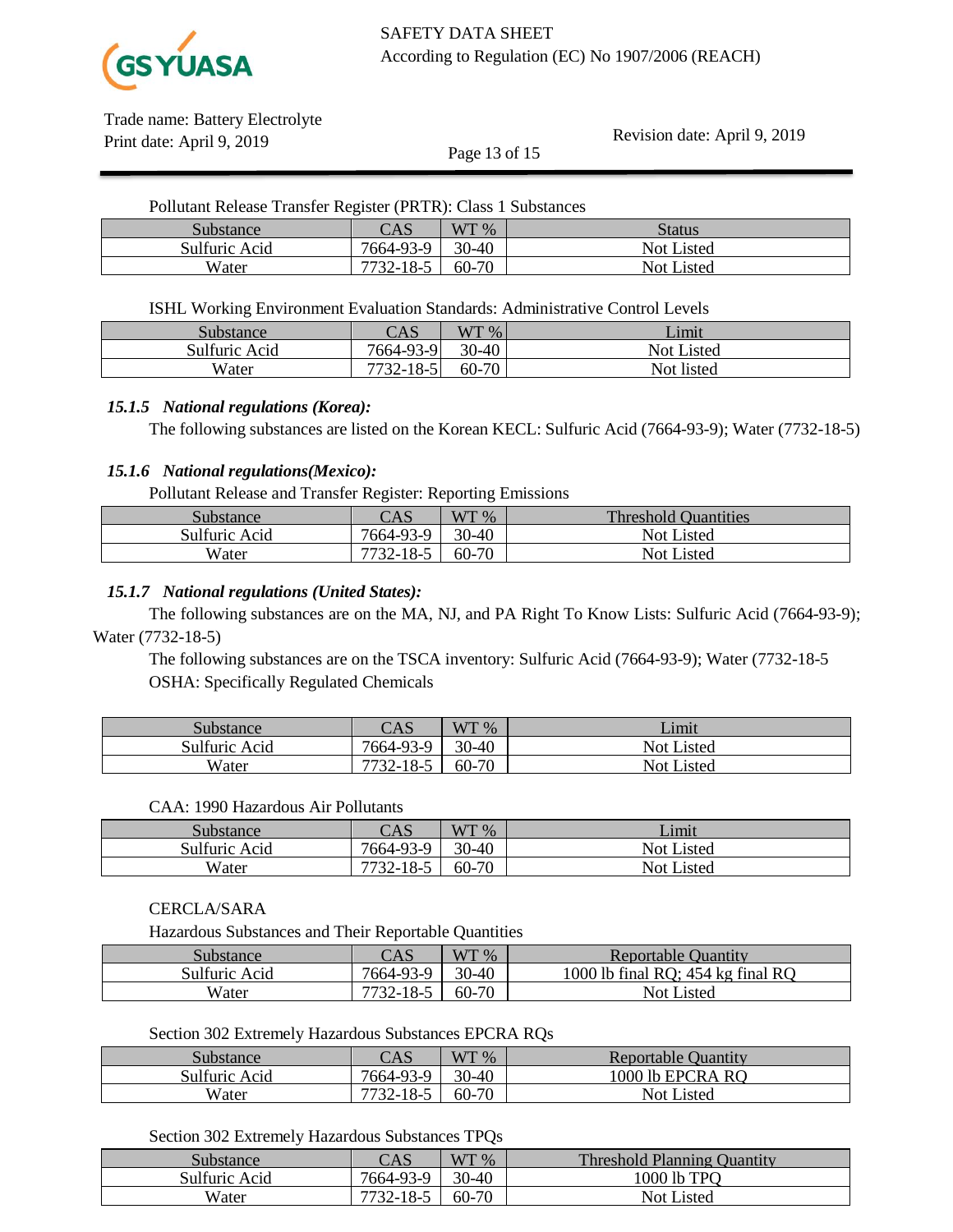

Revision date: April 9, 2019

RCRA

Basis for Listing: Appendix VII

| ້<br>. .      |                                                 |       |            |
|---------------|-------------------------------------------------|-------|------------|
| Substance     | $\cap$ $\Delta$ $\heartsuit$<br>$\cup \Gamma$ N | WT %  | Basis      |
| Sulfuric Acid | 7664-93-9                                       | 30-40 | Not Listed |
| Water         | 7722<br>$32 - 18 - 5$                           | 60-70 | Not Listed |

Page 14 of 15

D Series Wastes: Max Concentration of Contaminants for the Toxic Characteristic

| $\mathcal{S}$ ubstance | CAS                    | WT 96 | Level<br><b>Regulatory</b> |
|------------------------|------------------------|-------|----------------------------|
| Sulfuric Acid          | 7664-93-9              | 30-40 | <b>Not Listed</b>          |
| Water                  | 1 O<br>$10 - 1$<br>┑╭╺ | 60-70 | Not Listed                 |

Hazardous Constituents: Appendix VIII to 40 CFR 261

| Substance     | CAS             | WT %  | <b>Status</b>     |
|---------------|-----------------|-------|-------------------|
| Sulfuric Acid | 7664-93-9       | 30-40 | <b>Not Listed</b> |
| Water         | $7732 - 18 - 3$ | 60-70 | <b>Not Listed</b> |

California: California Proposition 65

| Substance     | CAS       | WT %      | Status            |
|---------------|-----------|-----------|-------------------|
| Sulfuric Acid | 7664-93-9 | $30 - 40$ | <b>Not Listed</b> |
| Water         | 7732-18-5 | 60-70     | <b>Not Listed</b> |

Pennsylvania

Environmental Hazard list

| Substance     | CAS                  | WT %  | Regulatory<br>Level |
|---------------|----------------------|-------|---------------------|
| Sulfuric Acid | 7664-93-9            | 30-40 |                     |
| Water         | $-18-5$<br>77<br>32- | 60-70 | Not I<br>Listed     |

### Special hazardous Substances

| Substance     | CAS       | WT %  | Regulatory Level  |
|---------------|-----------|-------|-------------------|
| Sulfuric Acid | 7664-93-9 | 30-40 | <b>Not Listed</b> |
| Water         | $18-$     | 60-70 | Not Listed        |

#### Rhode Island: Hazardous Substances List

| Substance     | CAS       | WT %    | Regulatory Level  |
|---------------|-----------|---------|-------------------|
| Sulfuric Acid | 7664-93-9 | $30-40$ | Toxic; Flammable  |
| Water         | 7732-18-5 | 60-70   | <b>Not Listed</b> |

# **16. OTHER INFORMATION**

## **16.1. Relevant R-, H- and EUH-phrases (number and full text):**

*Hazard Abbreviations:* Xn: Harmful Xi: Irritant C: Corrosive

*Risk Phrases:*

R35: Causes severe burns